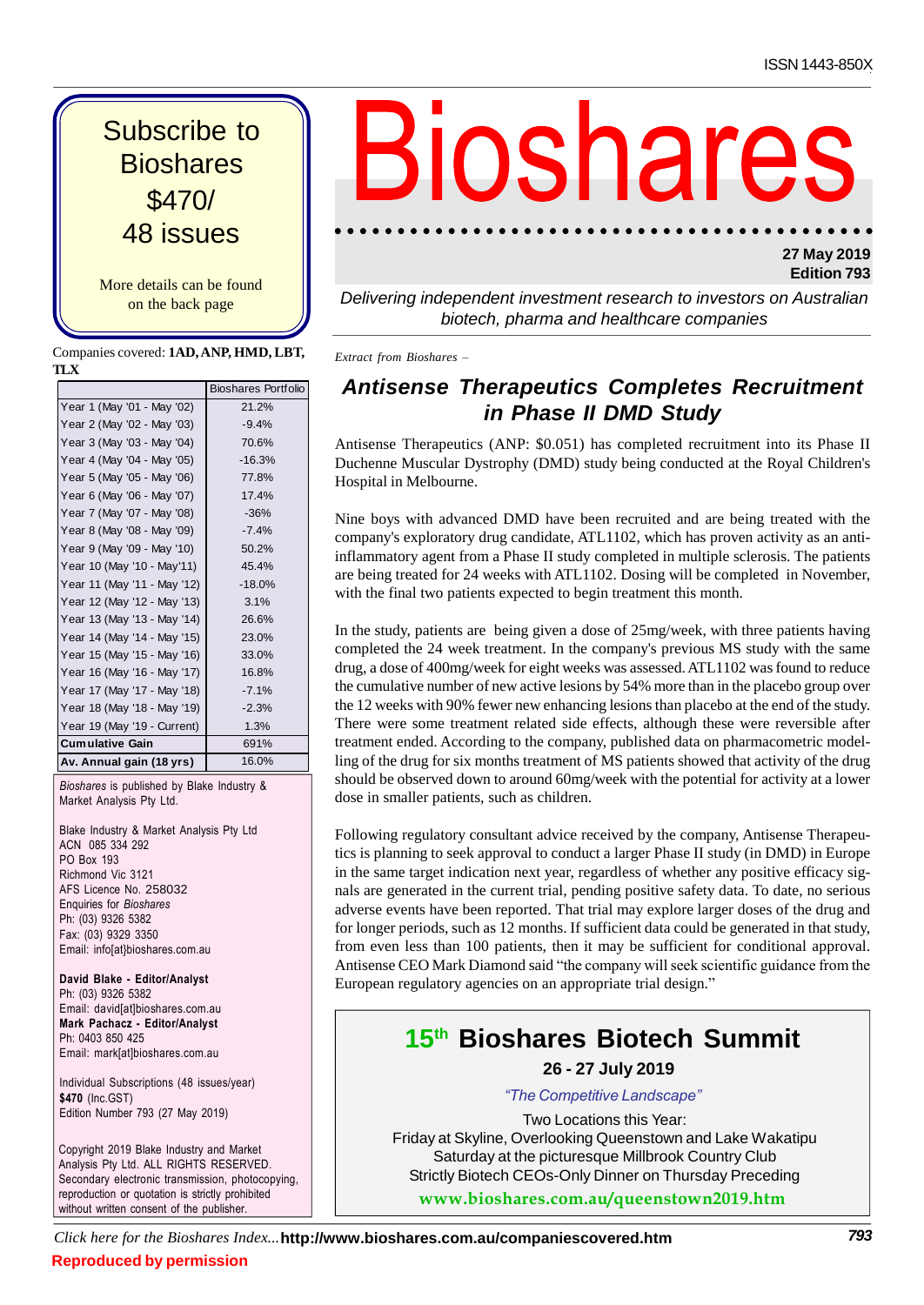The therapeutic hurdle for new treatments in DMD is very low, given the lack of effective treatments available in this disease area. In 2016, US biotech Sarepta Therapeutics achieved a contro versial approval for its drug Exondys 51, which showed only a marginal benefit. The company submitted data to the FDA from a study in 12 boys with DMD. Exondys 51 is now on the market and generating annualised salesin the US of US\$350 million. Sarepta has a market value of US\$9.0 billion.

The rationale for trialing ATL1102 in treating DMD is that ATL1102 inhibits the biological target CD49d. The link between CD49d and DMD was uncovered by other researchers (https:// www.ncbi.nlm.nih.gov/pubmed/26664665). In following 75 boys with DMD, it was found that those with higher levels of CD49d on their T-cells experience both a more rapid as well as a more severe progression of their disease. In Antisense's Phase II MS study, the results showed that T-cells expressing CD49d were reduced by around 25%. "CD49d was found to be an important biomarker the results showed that T-cells expressing CD49d were reduced<br>by around 25%. "CD49d was found to be an important biomarker<br>as well as a potential immunotherapy target in DMD," said Diamond.

The researchers argued that blocking CD49d could be used as a therapeutic approach to treating inflammation-mediated tissue damage in DMD (i.e. stopping the boys' T-cells from infiltrating and damaging muscular function). The boys in the current DMD study are all wheelchair bound because of rapid muscle wasting characterised by this disease as a result of absence of the dystrophin protein that maintains muscle integrity.

Antisense held cash of \$3.7 million at the end of March. It is capitalised at \$21 million.

*Bioshares*recommendation: **Speculative Buy Class B**

**Bioshares**